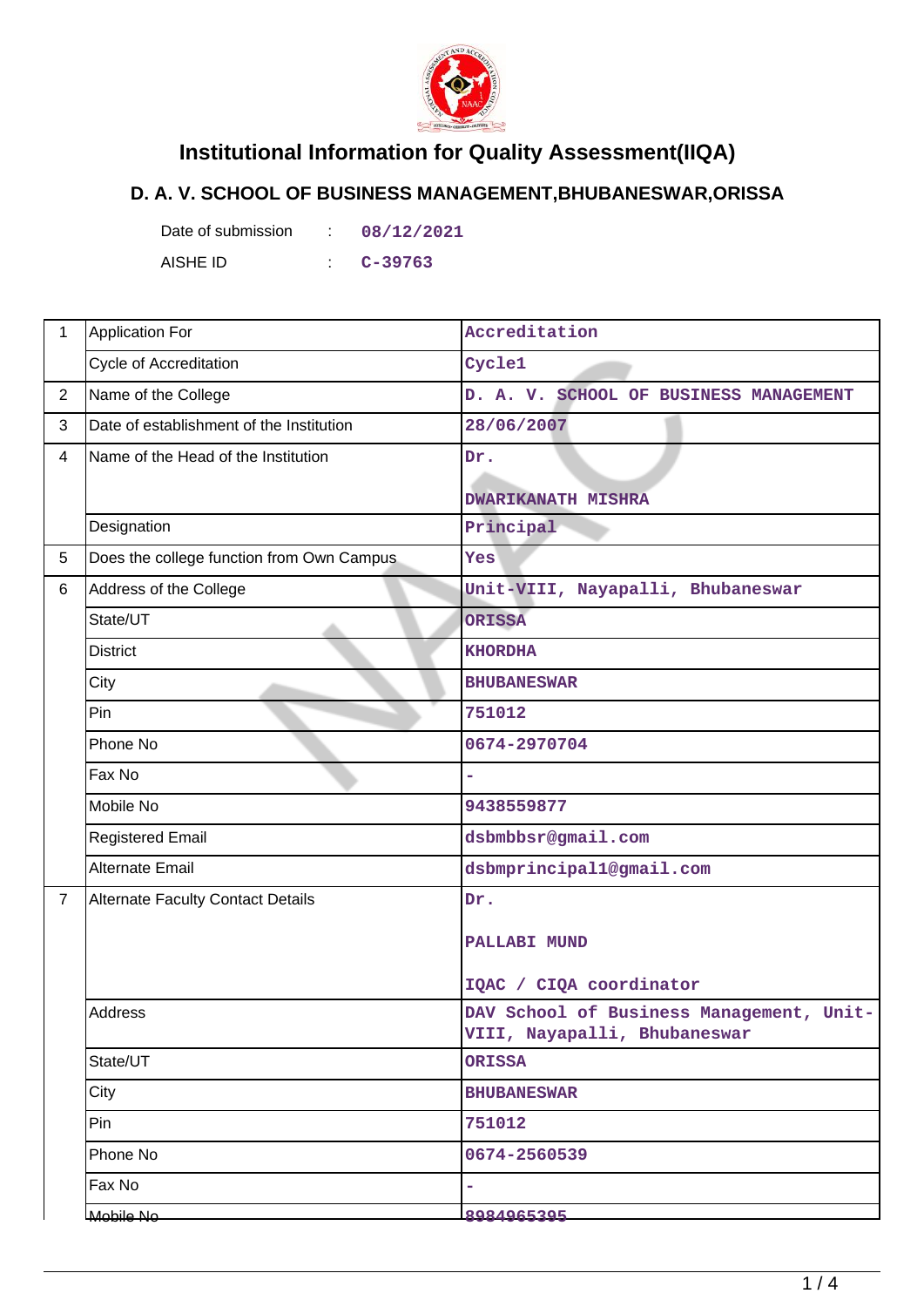|    | Email                                                                                            |                                                                                                                                                                                                                                                                                 | dsbmpallabi1@gmail.com         |                                       |  |  |
|----|--------------------------------------------------------------------------------------------------|---------------------------------------------------------------------------------------------------------------------------------------------------------------------------------------------------------------------------------------------------------------------------------|--------------------------------|---------------------------------------|--|--|
|    | Alternate Email                                                                                  |                                                                                                                                                                                                                                                                                 | pallabimund@gmail.com          |                                       |  |  |
| 8  | Website                                                                                          |                                                                                                                                                                                                                                                                                 | www.dsbm8.org                  |                                       |  |  |
| 9  | Has the Institution completed 6 years of existence /<br>Years of graduation of last two batches  |                                                                                                                                                                                                                                                                                 | Yes<br>Year1- 2019 Year2- 2020 |                                       |  |  |
| 10 | Nature of the college                                                                            |                                                                                                                                                                                                                                                                                 | Self Financing                 |                                       |  |  |
| 11 | <b>College Affiliation</b>                                                                       |                                                                                                                                                                                                                                                                                 | Affiliated                     |                                       |  |  |
| 12 |                                                                                                  | Name of the affiliating University(ies) and the state(s) in which the University(ies) is located                                                                                                                                                                                |                                |                                       |  |  |
|    | <b>State</b>                                                                                     | <b>University Name</b>                                                                                                                                                                                                                                                          | <b>Documents</b>               |                                       |  |  |
|    | Orissa                                                                                           | Utkal University                                                                                                                                                                                                                                                                | View Document                  |                                       |  |  |
|    |                                                                                                  |                                                                                                                                                                                                                                                                                 |                                |                                       |  |  |
| 13 | UGC Act?                                                                                         | Is the Institution recognized under section 2(f) of the                                                                                                                                                                                                                         | <b>No</b>                      |                                       |  |  |
| 14 | <b>UGC Act?</b><br>Grant release letter                                                          | Is the Institution recognized under section 12B of the $\sqrt{\ }$ No<br>If yes, date of recognition by UGC under section<br>12B along with latest Plan General Development                                                                                                     |                                |                                       |  |  |
| 15 | College by the UGC?                                                                              | Is the institution recognised as an Autonomous                                                                                                                                                                                                                                  | <b>No</b>                      |                                       |  |  |
| 16 | Is the institution recognised as a 'College with<br>Potential for Excellence (CPE)' by the UGC?  |                                                                                                                                                                                                                                                                                 | No                             |                                       |  |  |
| 17 | Is the institution recognised as a 'College of<br>Excellence' by the UGC?                        |                                                                                                                                                                                                                                                                                 | <b>No</b>                      |                                       |  |  |
| 18 | Is the College offering any programmes recognised<br>by any Statutory Regulatory Authority (SRA) |                                                                                                                                                                                                                                                                                 | <b>No</b>                      |                                       |  |  |
|    | <b>Statutory Regulatory Authorities</b>                                                          |                                                                                                                                                                                                                                                                                 |                                | SRA program<br>Document<br>No Content |  |  |
| 19 | or other appropriate Government authorities as                                                   | If the institution is not affiliated to a university and is<br>offering programmes recognized by any Statutory<br>Regulatory Authorities (SRA), are the programmes<br>recognized by Association of Indian Universities(AIU)<br>equivalent to UG / PG Programmes of a University | Not Applicable                 |                                       |  |  |
| 20 | Number of programmes offered                                                                     |                                                                                                                                                                                                                                                                                 |                                |                                       |  |  |
|    | Programmes                                                                                       |                                                                                                                                                                                                                                                                                 | Number                         |                                       |  |  |
|    | <b>UG</b>                                                                                        |                                                                                                                                                                                                                                                                                 | $\overline{\mathbf{2}}$        |                                       |  |  |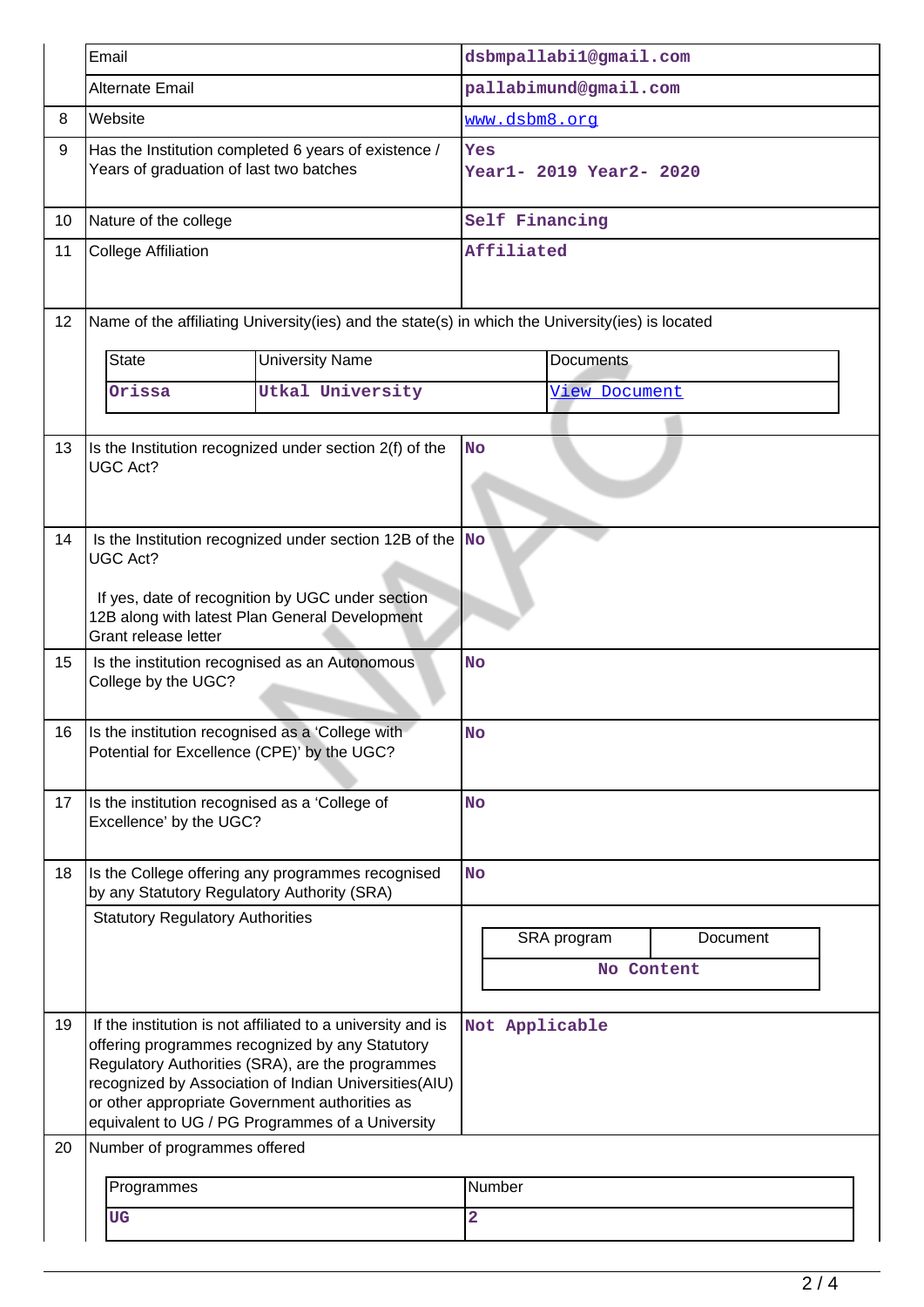|    | $_{\rm PG}$                                                                                                                                                          |                                    |                                                                    | 0                      |                        |       |                           |
|----|----------------------------------------------------------------------------------------------------------------------------------------------------------------------|------------------------------------|--------------------------------------------------------------------|------------------------|------------------------|-------|---------------------------|
|    | Post Master's (DM, Ayurveda                                                                                                                                          |                                    | 0                                                                  |                        |                        |       |                           |
|    | Vachaspathi, M.Ch)                                                                                                                                                   |                                    |                                                                    |                        |                        |       |                           |
|    | Pre Doctoral (M.Phil)                                                                                                                                                |                                    |                                                                    | 0                      |                        |       |                           |
|    | Doctoral (Ph.D)                                                                                                                                                      |                                    |                                                                    | 0                      |                        |       |                           |
|    | LLD)                                                                                                                                                                 | Post Doctoral (D.Sc, D.Litt,       |                                                                    | 0                      |                        |       |                           |
|    |                                                                                                                                                                      | PG Diploma recognised by statutory |                                                                    | $\overline{0}$         |                        |       |                           |
|    | Diploma                                                                                                                                                              | authority including university     |                                                                    | 0                      |                        |       |                           |
|    |                                                                                                                                                                      |                                    |                                                                    | 0                      |                        |       |                           |
|    | Certificate / Awareness                                                                                                                                              |                                    |                                                                    |                        |                        |       |                           |
| 21 | <b>Programme Details</b>                                                                                                                                             |                                    |                                                                    |                        |                        |       |                           |
|    | Program                                                                                                                                                              | Department                         |                                                                    | University Affiliation | <b>SRA Recognition</b> |       | <b>Affiliation Status</b> |
|    | <b>BCom</b> (Accounti<br>ng Hons.)                                                                                                                                   | Commerce                           | <b>Utkal</b>                                                       | University             |                        |       | Permanent                 |
|    | <b>BBA</b>                                                                                                                                                           | Management                         | <b>Utkal</b>                                                       | University             |                        |       | Permanent                 |
|    |                                                                                                                                                                      |                                    |                                                                    |                        |                        |       |                           |
| 22 | <b>View Document</b>                                                                                                                                                 |                                    |                                                                    |                        |                        |       |                           |
|    | Number of Teaching Staff by employment status (permanent / temporary) and by gender                                                                                  |                                    |                                                                    |                        |                        |       |                           |
|    | Male                                                                                                                                                                 | Female                             |                                                                    | Transgender            |                        | Total |                           |
|    | 6                                                                                                                                                                    | 4                                  |                                                                    | $\mathbf 0$            |                        | 10    |                           |
|    | 1                                                                                                                                                                    | $\mathbf 0$                        |                                                                    | $\mathbf 0$            |                        | 1     |                           |
|    |                                                                                                                                                                      |                                    |                                                                    |                        |                        |       |                           |
| 23 | Number of Non-Teaching Staff by employment status (permanent / temporary) and by gender                                                                              |                                    |                                                                    |                        |                        |       |                           |
|    | Male                                                                                                                                                                 | Female                             |                                                                    | Transgender            |                        | Total |                           |
|    | 3                                                                                                                                                                    | $\overline{\mathbf{2}}$            |                                                                    | $\mathbf 0$            |                        | 5     |                           |
|    |                                                                                                                                                                      |                                    |                                                                    |                        |                        |       |                           |
| 24 | Number of Students on roll by gender                                                                                                                                 |                                    |                                                                    |                        |                        |       |                           |
|    | Male                                                                                                                                                                 | Female                             |                                                                    | Transgender            |                        | Total |                           |
|    | 214                                                                                                                                                                  | 154                                |                                                                    | $\mathbf 0$            |                        | 368   |                           |
|    |                                                                                                                                                                      |                                    |                                                                    |                        |                        |       |                           |
| 25 | Does the institution have statutory cells / committees                                                                                                               |                                    | 1.Grievance Redressal Committee<br>2. Internal Compliant Committee |                        |                        |       |                           |
| 26 | Date of establishment of IQAC                                                                                                                                        |                                    |                                                                    | 01/10/2021             |                        |       |                           |
| 27 | Has the institution made statutory declaration on the<br>institution website under Section 4 (1) (b) of the RTI<br>Act 2005 as issued and amended from time to time. |                                    | <b>No</b>                                                          |                        |                        |       |                           |
| 28 | Does the college have an academic MoU with any<br>foreign institution                                                                                                |                                    |                                                                    | <b>No</b>              |                        |       |                           |